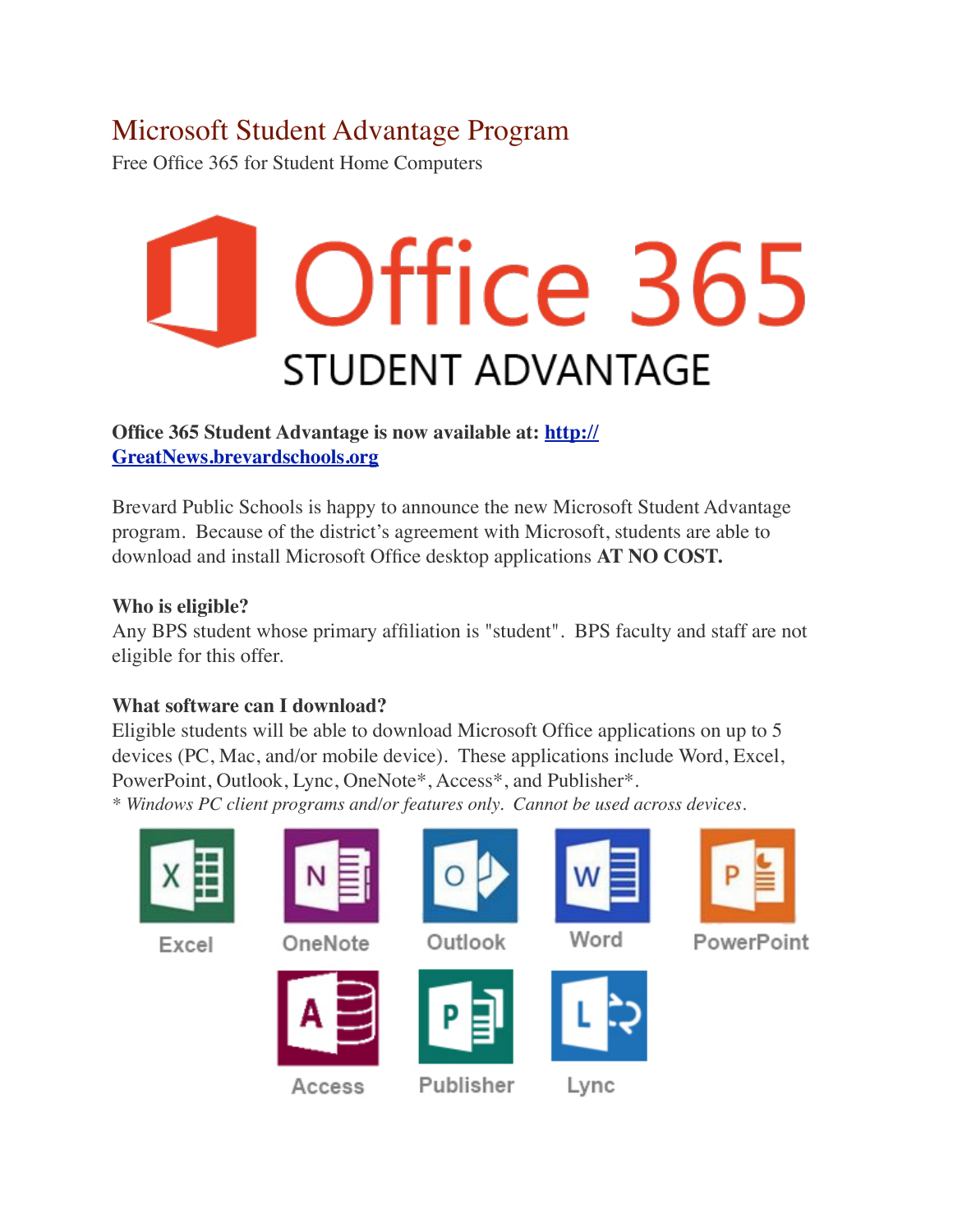#### **What are some advantages of Office 365?**

Office 365 includes:

- A digital download of Office 365 to install on PC/Mac for up to 5 devices
- Office 365 stays up to date with the latest releases from Microsoft (currently Office Professional 2013)
- Office Mobile access for iOS and Android devices
- Create and store Word, Excel, PowerPoint, Access, OneNote, and Publisher files locally on your computer
- The license for the program will remain in effect as long as your child is enrolled in Brevard Public Schools or in another district that participates in this program.

#### **Where can I install Microsoft Student Advantage Office 365?**

Microsoft Student Advantage Office 365 may be installed on home and/or personal computers. This software may never be installed on district owned computers.

#### **How do I download and install Office 365?**

*Important: Allow 15-30 minutes for installation*

- 1. Using the Internet Explorer web browser, go to the following website: [http://GreatNews.brevardschools.org](http://GreatNews.brevardschools.org/) Alternate option: [https://login.microsoftonline.com](https://login.microsoftonline.com/)
- 2. Enter the student's active directory username and password that is used to sign onto school computers.

Example: Username: [0000000@brevardschools.org](mailto:0000000@brevardschools.org) Password: \*\*\*\*\*\*\*\*\*

- 3. Click on "OFFICE" on the left hand column to make sure it is highlighted in blue.
- 4. Check to ensure that you have available installations by looking at the computer name, operating system and installation dates. **Remember: Each student only " " can install the software on 5 devices.**
- 5. Click on the drop-down menu and select the appropriate language.
- 6. Click INSTALL.
- 7. Once installation begins, the installation program will scan your computer for any previous versions of Microsoft Office.
- 8. If you have Microsoft Office 2013 installed already, you will have to remove it from your system before continuing the installation.
	- **◦ If you have to remove Office, you must complete these steps:**
	- **◦ Once prompted, select the Fix It Button at the top of the screen to uninstall the program (Office 2013/Office 365).**